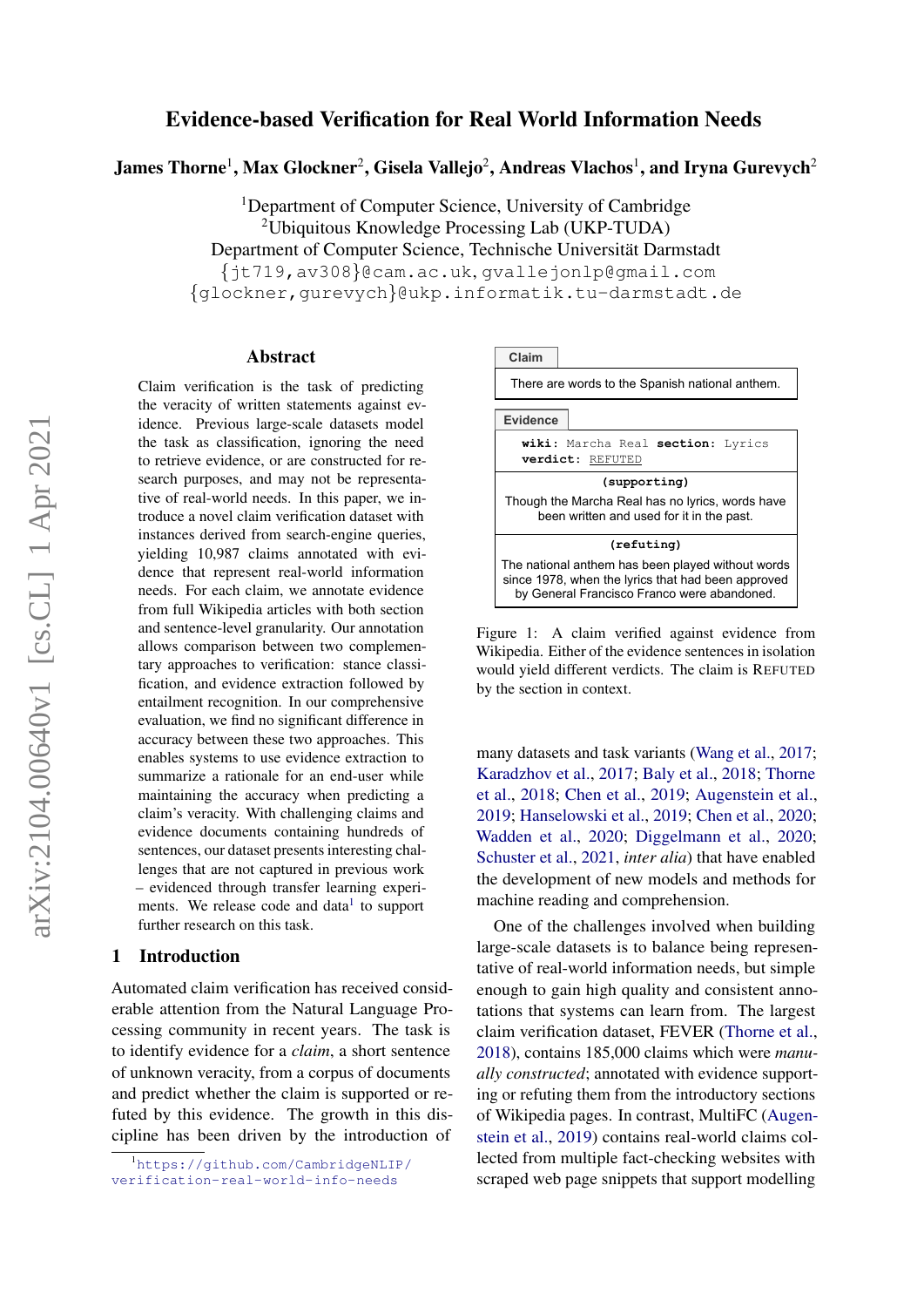<span id="page-1-1"></span>

| <b>Dataset</b>             | <b>Number</b><br>of claims | <b>Stance</b><br>classification | <b>Evidence</b><br>extraction | Domain                         |
|----------------------------|----------------------------|---------------------------------|-------------------------------|--------------------------------|
| This work                  | 10,987                     | yes                             | yes                           | Wikipedia (user queries)       |
| (Vlachos and Riedel, 2014) | 106                        | yes                             | no                            | Fact checking websites         |
| (Derczynski et al., 2017)  | 330                        | yes                             | no                            | Twitter                        |
| (Baly et al., 2018)        | 442                        | yes                             | no                            | News + fact checking websites  |
| (Thorne and Vlachos, 2018) | 185, 445                   | no                              | yes                           | Wikipedia (constructed claims) |
| (Chen et al., 2019)        | 1,000                      | yes                             | no                            | Debate websites                |
| (Augenstein et al., 2019)  | 36,534                     | yes                             | no                            | Fact checking websites         |
| (Hanselowski et al., 2019) | 6,422                      | yes                             | yes                           | Fact checking websites         |
| (Wadden et al., 2020)      | 1,409                      | no                              | yes                           | Scientific articles            |
| (Diggelmann et al., 2020)  | 1,535                      | no                              | yes <sup>2</sup>              | Wikipedia (Climate change)     |

Table 1: Most previous works consider either stance classification or evidence extraction, but not both.

verification through *stance classification*. While stance classification considers whether claims are supported or refuted by evidence, unlike FEVER, it does not involve document retrieval or evidence extraction. However, identifying which (parts of) documents are evidence is important for interpretability of the model predictions and still presents a challenge for real-world fact-checking.

In this paper, we introduce a new dataset that allows direct comparison between stance classification and evidence extraction methods for claim verification. Unlike FEVER, our data is derived from real-world information needs, captured in the questions of the BoolQ dataset [\(Clark et al.,](#page-10-7) [2019\)](#page-10-7) (a subset of natural questions [\(Kwiatkowski](#page-11-7) [et al.,](#page-11-7) [2019\)](#page-11-7) where instances have a yes or no answer). We use human annotators to rewrite these questions as claims, without modifying the information content, and verify them against evidence from Wikipedia. Our task definition mandates that systems identify evidential sentences from preselected articles that support or refute the claim. We release a dataset containing 10,987 annotated claims with evidence from 62,999 passages and 659,595 sentences. For all claims where evidence is present, we complete 5-way annotation and resolve label disagreements using MACE [\(Hovy et al.,](#page-11-8) [2013\)](#page-11-8). Our dataset considers the entire Wikipedia article, with a median of 48 sentences per claim and a 90th percentile of 124 sentences per claim.

Our experiments, which use a RoBERTa model [\(Liu et al.,](#page-11-9) [2019\)](#page-11-9), indicate no significant difference in accuracy using either stance classification or a pipeline of evidence extraction and entailment recognition (attaining 65.5% and 66.0% respectively). Furthermore, transfer experiments from FEVER to our data highlight the challenging nature of verifying real-world information needs from larger documents: a model trained on FEVER, attaining 75.4% F1 for evidence extraction, has an evidence extraction F1 of 19.8% on our task.

# <span id="page-1-2"></span>2 Related Work

Progress in evidence-based verification of claims has been supported through a number of datasets. The key aspects for comparison are the evidence collection strategy, the domain of the claims undergoing verification, and whether the claims are derived from real-world sources. The most relevant works to ours are compared in Table [1.](#page-1-1)

Evidence The use of evidence in fact verification allows the task to be modeled as recognizing textual entailment [\(Dagan et al.,](#page-10-8) [2009\)](#page-10-8) – predicting whether a claim can be supported or refuted from evidence. Without evidence, the task signature reduces to sentence classification where linguistic features alone provide an indication to a claim's veracity, which has limitations [\(Schuster et al.,](#page-11-10) [2020\)](#page-11-10).

Two common approaches for fact verification against evidence are stance classification [\(Ferreira](#page-10-9) [and Vlachos,](#page-10-9) [2016\)](#page-10-9), labelling whether a paragraph of text supports or refutes a claim, and to consider individual sentences of evidence extracted from a large corpus [\(Thorne et al.,](#page-11-2) [2018\)](#page-11-2). Assuming that evidence is pre-selected, similar model architectures can be applied to both settings. However, in FEVER [\(Thorne et al.,](#page-11-2) [2018\)](#page-11-2), CLIMATE- $F$ EVER<sup>[2](#page-1-0)</sup> [\(Diggelmann et al.,](#page-10-5) [2020\)](#page-10-5) and

<span id="page-1-0"></span><sup>2</sup> 5 retrieved evidence candidates are annotated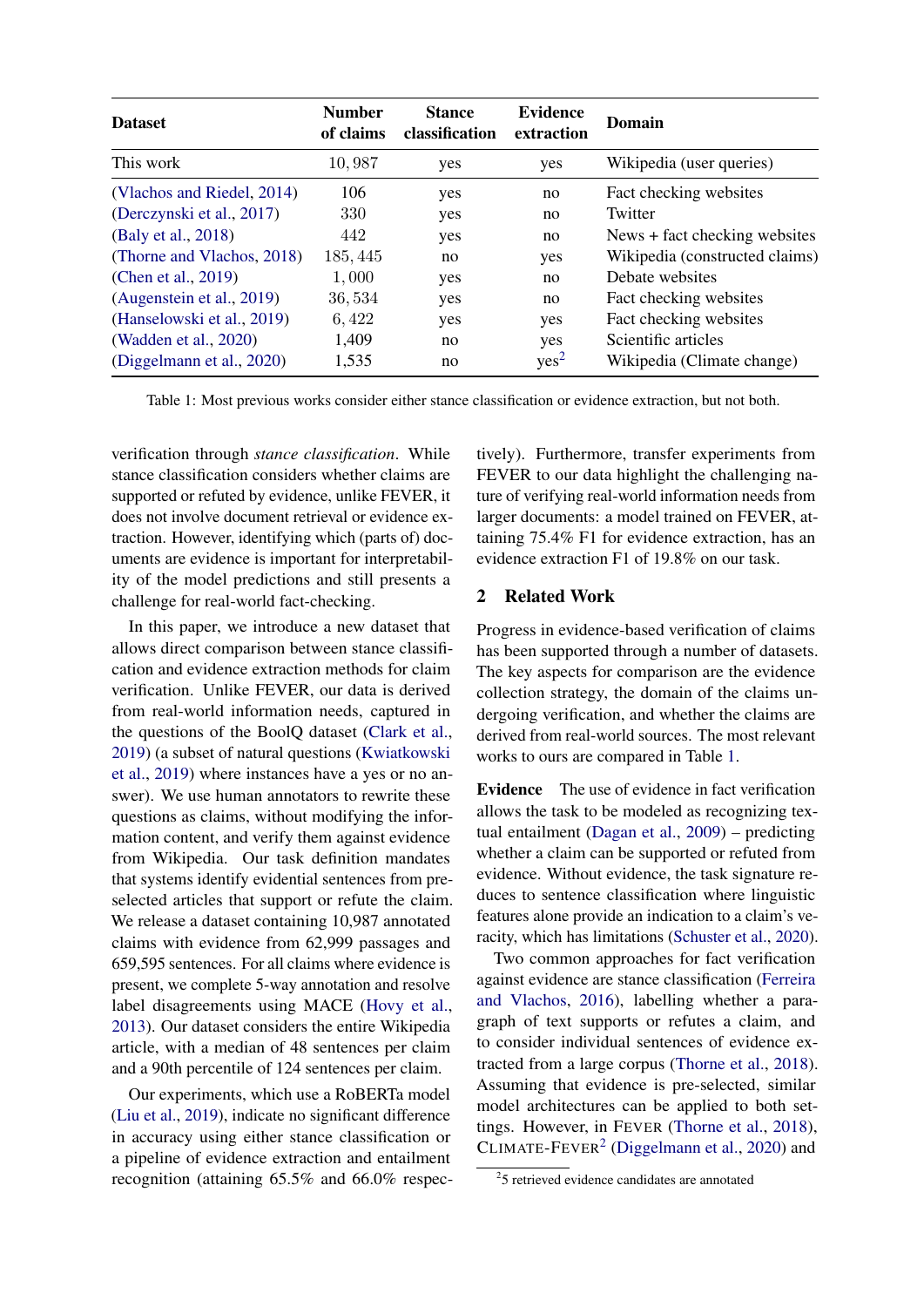SciFact [\(Wadden et al.,](#page-11-3) [2020\)](#page-11-3), individual evidence sentences must be retrieved from a corpus (such as Wikipedia). These evidence sentences were manually labelled and form part of the scoring protocol for the task. For stance classification in [Karadzhov](#page-11-1) [et al.](#page-11-1) [\(2017\)](#page-11-1) and [Baly et al.](#page-10-0) [\(2018\)](#page-10-0), the use of evidence isn't incorporated into the scoring protocol, making it difficult to discern whether the claim, or the interaction between the evidence and the claim is influencing the label predicted by the model. The MultiFC dataset [\(Augenstein et al.,](#page-10-2) [2019\)](#page-10-2) contains search results related to the claims rather than manually labeled evidence.

The fact-checking dataset released by [Hanselowski et al.](#page-10-3) [\(2019\)](#page-10-3) contains evidence annotated for claims collected from the Snopes fact-checking website. Evidence is scraped from URLs linked from the published fact-checking reports and the stance is annotated with respect to the claim. While these could be used to support a pipeline of retrieval and fact-checking similar to FEVER, some of the evidence sources are secondary sources reporting the event, inducing language biases that may give away a claim's veracity. Furthermore, the wide variety of claims and evidence yielded low scores in accuracy for the baseline models.

**Domain and Construction** The majority of existing fact-verification and fake news detection datasets operate over political claims [\(Wang,](#page-11-11) [2017\)](#page-11-11), fact checking reports [\(Baly et al.,](#page-10-0) [2018;](#page-10-0) [Augenstein](#page-10-2) [et al.,](#page-10-2) [2019;](#page-10-2) [Hanselowski et al.,](#page-10-3) [2019\)](#page-10-3), websites [\(Diggelmann et al.,](#page-10-5) [2020\)](#page-10-5) and debates [\(Chen et al.,](#page-10-1) [2019\)](#page-10-1). These provide claims over a vast range of topics and, for humans, would require complex reasoning and application of world knowledge to verify. In contrast, FEVER [\(Thorne et al.,](#page-11-2) [2018\)](#page-11-2), and SciFact [\(Wadden et al.,](#page-11-3) [2020\)](#page-11-3) operate over claims written during dataset construction with greater control than the naturally occurring statements.

One potential risk of using scraped claims is that linguistic cues [\(Rashkin et al.,](#page-11-12) [2017\)](#page-11-12) provide indication to a claim's veracity without the need to use textual evidence [\(Wang,](#page-11-11) [2017\)](#page-11-11). Even where evidence is provided, claim only models can outperform those that incorporate evidence [\(Augenstein](#page-10-2) [et al.,](#page-10-2) [2019,](#page-10-2) Table 4). Even when manually constructing claims, making meaning-altering changes may allow allow the veracity to be predicted without evidence [\(Schuster et al.,](#page-11-13) [2019\)](#page-11-13) due to subconscious patterns introduced by annotators.

## 3 Fact Verification Task Definition

Fact verification is the task of predicting the veracity of a claim c against evidence  $E$  – whether it be pre-selected (as in the case of stance classification tasks) or retrieved (denoted  $\hat{E}$ ). Variants of the task that require extraction or retrieval of evidence do so in two stages: retrieving related documents  $\ddot{D} \subset \mathcal{D}$ , and selecting relevant sentences from this set of documents,  $E =$  Extract $(D)$ , in a process we refer to as *evidence extraction*. Veracity prediction,  $p(\hat{y}|c, E)$  or  $p(\hat{y}|c, \hat{E})$ , is a function of whether the claim is SUPPORTED or REFUTED by this evidence. For example, the claim "the legal drinking age is 18" would yield different veracity labels considering evidence about the USA or UK. For evidence extraction, we assume that relevant documents can be found for two reasons: ensuring annotation completeness over multiple documents is intractable, and secondly, contemporary systems for document retrieval identify relevant documents  $\hat{D}$  with a high recall [\(De Cao et al.,](#page-10-10) [2020;](#page-10-10) [Petroni et al.,](#page-11-14) [2020\)](#page-11-14).

Stance Classification vs Evidence Extraction Pipeline Stance classification for fact checking [\(Ferreira and Vlachos,](#page-10-9) [2016;](#page-10-9) [Karadzhov et al.,](#page-11-1) [2017\)](#page-11-1) assumes the evidence  $E$  is provided as a passage of text  $P = E$ . This provides fewer mechanisms to explain the prediction. Evidence extrac-tion [\(Thorne et al.,](#page-11-2) [2018\)](#page-11-2) filters passages  $\hat{E} \subseteq P$ to find a minimal subset of sentences that act as evidence which can be returned to the user as a rationale. To allow comparison between both methods, our dataset contains labels as both passage-level and sentence-level veracity annotations (where passages are entire sections from Wikipedia). With the exception of [Hanselowski et al.](#page-10-3) [\(2019\)](#page-10-3), discussed in Section [2,](#page-1-2) previous works only consider one, not both of these tasks, precluding direct comparison.

# 4 Data Collection Procedure

We used crowd-workers to collect both the claims and evidence compiled in this paper in a two-step procedure yielding instances as demonstrated in Figure [2.](#page-3-0) In the first step (question rewriting Section [4.1\)](#page-3-1), questions with yes-or-no answers from the BoolQ dataset [\(Clark et al.,](#page-10-7) [2019\)](#page-10-7) underwent surface-level rewrites to change the questions into assertive statements. The second step (evidence selection Section [4.2\)](#page-3-2) was to annotate all sentences and sections from the reference page from BoolQ for evidence that supports or refutes the claim.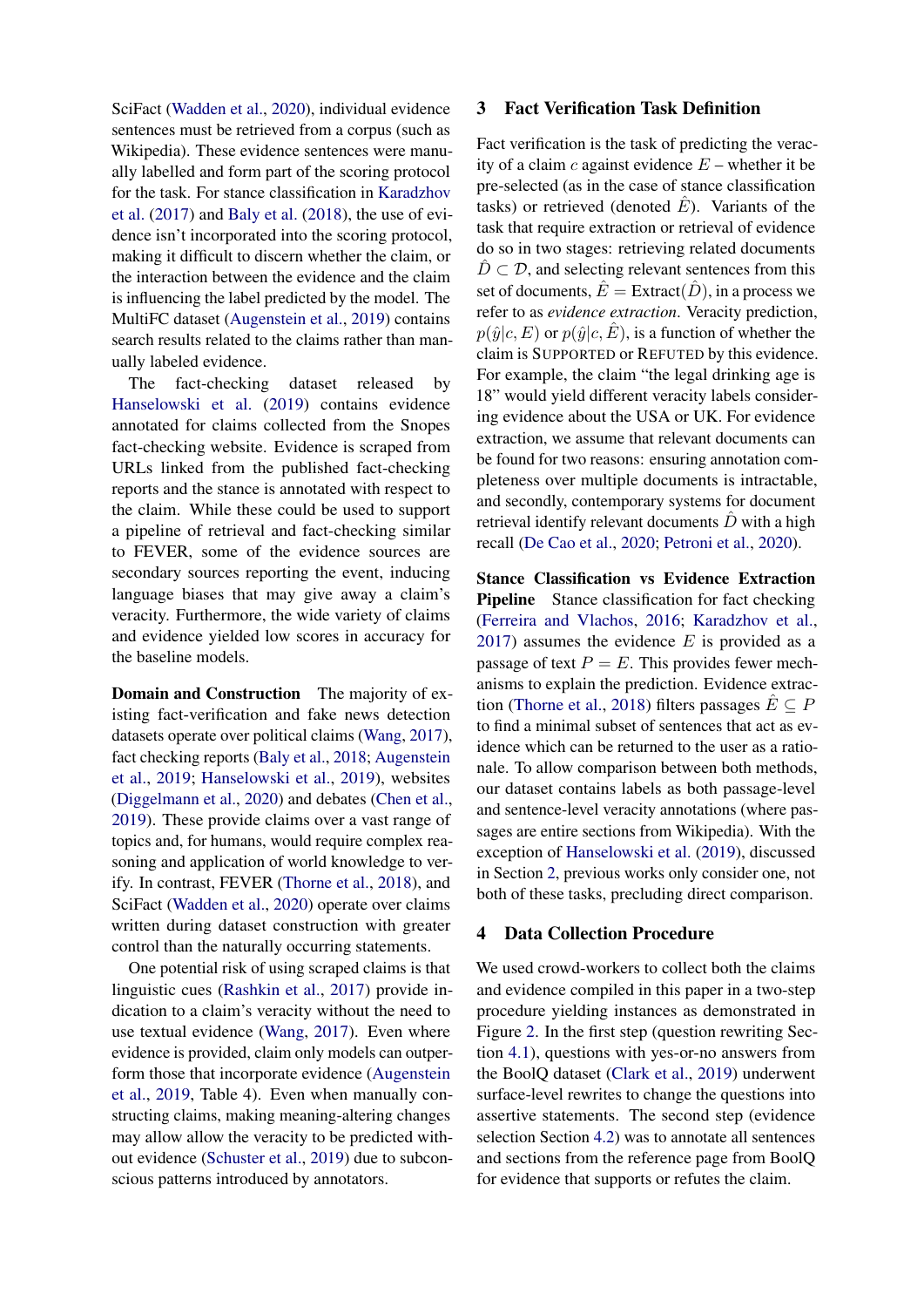<span id="page-3-0"></span>

| <b>Example</b>                             |
|--------------------------------------------|
| <b>BoolQ</b> query:                        |
| Is sweet Italian sausage the same as mild? |
| <b>Generated Claim:</b>                    |
| Sweet Italian sausage is the same as mild. |
| <b>Selected Evidence:</b>                  |
| The most common varieties marketed as      |
| "Italian sausage" in supermarkets are hot, |
| sweet, and mild. The difference between    |
| mild and sweet is the addition of sweet    |
| basil in the latter.                       |

Figure 2: Generating dataset instances by rewriting queries from BoolQ as claims and extracting sentencelevel evidence from Wikipedia.

# <span id="page-3-1"></span>4.1 Question Rewriting

The claims in our dataset were generated by rewriting questions from the BoolQ dataset as assertive statements. BoolQ [\(Clark et al.,](#page-10-7) [2019\)](#page-10-7) is a subset of the Natural Questions [\(Kwiatkowski et al.,](#page-11-7) [2019\)](#page-11-7) dataset of questions with yes-or-no answers. The questions which we use to generate the claims from arise from a real world information need. Each question from BoolQ was paraphrased into a claim by two different annotators using Mechanical Turk. In contrast to the FEVER dataset [\(Thorne et al.,](#page-11-2) [2018\)](#page-11-2), where annotators needed to use their imagination to generate meaning altering perturbations to the claims, workers for our task were instructed to retain as many tokens from the question as possible when writing the claims – mitigating potential biases of synthesized claims identified by [Schuster](#page-11-13) [et al.](#page-11-13) [\(2019\)](#page-11-13).

Quality Controls Each question was re-written as a claim by two separate annotators. Annotators produced different strings in 28 occurrences – differences were due to how negation was rewritten. In this case, both instances were added to the dataset. All claims were manually reviewed by the authors and minor typographical errors were corrected.

Annotators with an acceptance rate of 95% were eligible to complete this task. All crowd-workers underwent a qualification round which used manual evaluation. 20% of the HITs were used for worker qualification and training and 80% formed the final dataset. 512 unique annotators contributed to this task. To mitigate effects where models are coupled to patterns used by annotators [\(Geva et al.,](#page-10-11) [2019\)](#page-10-11), the train and test splits of BoolQ were annotated by different pools of annotators. However due to leakage between the train and test set, identified by [Lewis et al.](#page-11-15) [\(2021\)](#page-11-15), we did not retain the original dataset split from BoolQ and instead split the dataset to be disjoint by Wikipedia page.

# <span id="page-3-2"></span>4.2 Evidence Selection

Evidence for the claims was selected by annotators through a separate crowd-sourced data annotation process on Mechanical Turk. Annotators were asked to highlight any sentence from a section of Wikipedia page sufficient to persuade them a claim is true or false and their overall verdict given the whole section. The Wikipedia pages were those listed in the BoolQ dataset as those which answered the question. The article text we used for this task was collected from the Wikipedia API on 1st May 2020. Unlike the data annotation process from FEVER [\(Thorne et al.,](#page-11-2) [2018\)](#page-11-2) (which only considers the introductory sections of Wikipedia), our annotation considers the evidence from the full Wikipedia page. To mitigate the bias of the prior knowledge or selecting content from the top of the page, and to prevent annotator fatigue, we split the page into multiple annotation tasks which were assigned in random order. Each annotation task was less than 20 sentences in length pertaining to a contiguous span of text from a section, or paragraph. The mean section length was 10 sentences over 2 paragraphs. For each annotation task, annotators were provided context of the page and section they were annotating, but asked not to use any external resources, linked pages or world knowledge.

Quality Controls Annotation of natural language inference depends on human judgement and is subject to disagreement [\(Pavlick and](#page-11-16) [Kwiatkowski,](#page-11-16) [2019;](#page-11-16) [Nie et al.,](#page-11-17) [2020\)](#page-11-17). To mitigate the biases arising from any one annotator, we collect verdicts from multiple annotations for evidence from each section. All sections initially had two annotations. For each section where annotators found supporting or refuting evidence, we performed three further annotations, yielding 5 annotations in total for all sections containing evidence. While 63,201 section annotation tasks had perfect label agreement, 20,366 had disagreement between supported and neutral, 10,778 had disagreement between refuted and neutral, and 6,248 had disagreement between supported and refuted. The Fleiss  $\kappa$  score was 0.361, highlighting the difficulty of interpreting users' intentions and information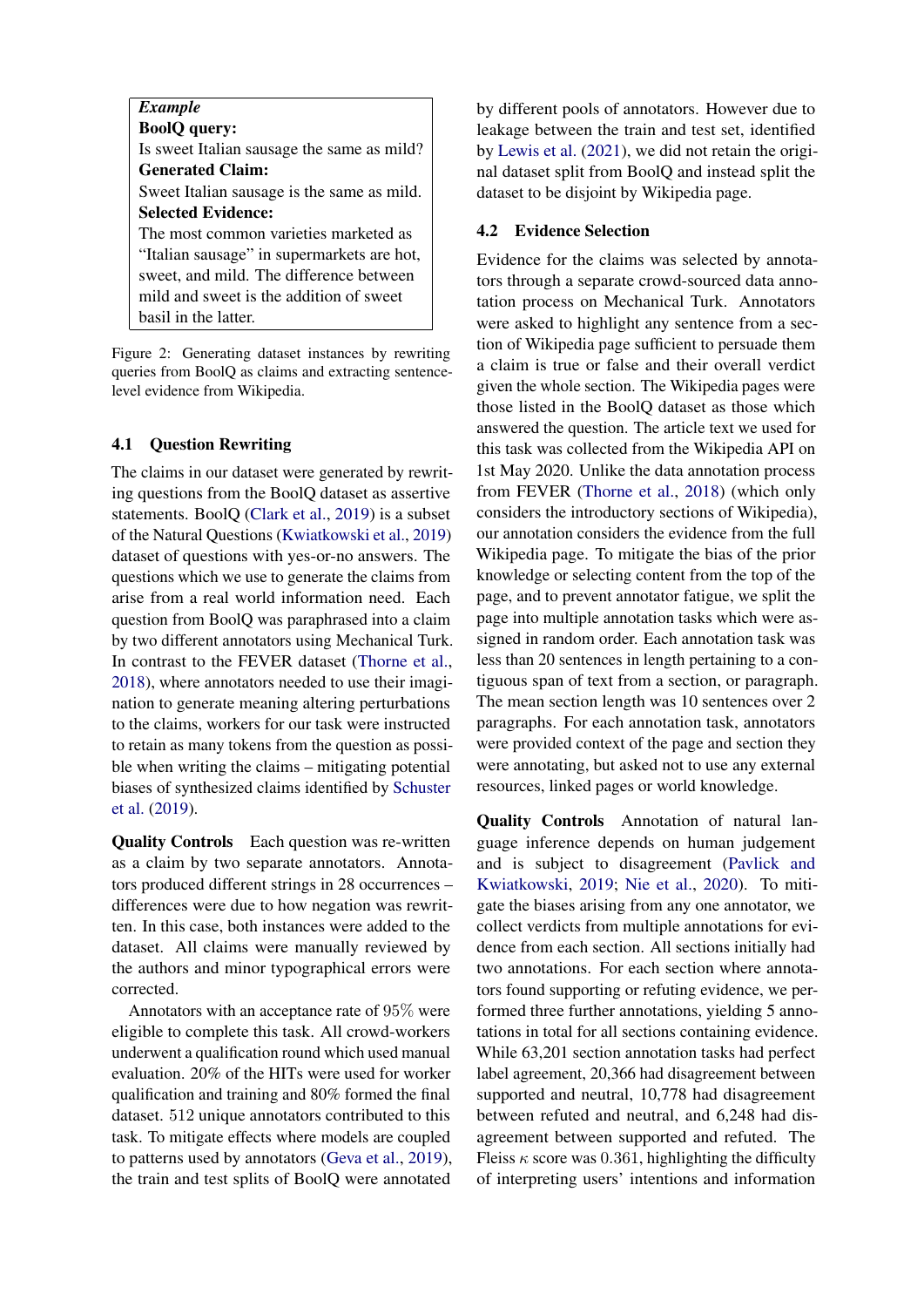<span id="page-4-0"></span>

|                             | <b>Train</b> | Dev    | <b>Test</b> |
|-----------------------------|--------------|--------|-------------|
| <b>Claims</b>               | 8,723        | 1,088  | 1,086       |
| Wiki pages                  | 4.214        | 526    | 528         |
| <b>Claim-Sections</b>       | 50,902       | 5.832  | 6.265       |
| <b>Claim-Sentence</b>       | 535,649      | 61,842 | 62,104      |
| <b>Sections / Claim</b>     | 5.8          | 5.4    | 5.8         |
| Supporting Sections         | $25.8 \%$    | 27.1%  | 27.8%       |
| <i>Refuting</i> Sections    | $12.3\%$     | 12.4%  | 13.0 $%$    |
| <i>Neutral</i> Sections     | 62.0 %       | 60.5%  | 59.2%       |
| <b>Sentences / Section</b>  | 10.5         | 10.6   | 9.9         |
| <i>Supporting</i> Sentences | 8.1%         | 8.6%   | $8.9\%$     |
| <i>Refuting</i> Sentences   | $3.8\%$      | 3.9%   | 4.5 %       |
| <i>Neutral</i> Sentences    | 88.2%        | 87.5%  | 86.6%       |

Table 2: Dataset statistics. We report the number of claims associated with different Wikipedia pages.

needs, finding evidence, and subsequently reaching a verdict. The low information density beyond the introduction section exacerbated difficulty in finding information: Fleiss  $\kappa$  for the introduction was 0.522 but was lower for subsequent sections. To generate ground-truth labels, we resolved disagreements using MACE [\(Hovy et al.,](#page-11-8) [2013\)](#page-11-8), retaining 95% of the annotations with the lowest entropy. We further only keep sections if MACE resolved a label for all sentences in that section. The authors manually verified a sample of 466 ground truth labels to ensure consistency.

Annotators underwent a 3-stage approval process consisting of a qualification quiz, manual review of their first 100 HITs and continuous manual review. Errors made by annotators were communicated to them and used to provide formative feedback. For the continuous manual review, we sampled a batch of claims every day for which annotation was running. 12,137 HITs (5.2% of all annotation tasks) were manually reviewed by the authors and accepted, and corrections were offered for a further 400 HITs (indicating an error rate of 3.2% where annotators didn't follow guidelines (i.e. *not* because their opinion differed to the authors')). The number of HITs reviewed for each annotator was proportional to the annotator's error rate and the number of annotations submitted. Annotation times (median was 23 seconds per paragraph) were used to calibrate the median hourly pay at \$22.

### <span id="page-4-2"></span>5 Dataset Statistics and Bias Analysis

After resolving ground truth labels with MACE, we were left with evidence for 10,897 claims. Training, development and test splits were constructed to be disjoint by Wikipedia page (5,268 unique pages).

<span id="page-4-1"></span>

Figure 3: Distribution of claim categories on a random sample of 500 claims.

The number of claims and the evidence sizes are reported in Table [2.](#page-4-0) For each claim a mean of 5.4–5.8 sections from Wikipedia were annotated with evidence. The distribution of labels over these sections is predominantly neutral; with supported sections being labeled twice as often as refuted ones. Interestingly, in 15% of cases claims have both *supported* and *refuted* labeled sections. This occurred when claims had different verification outcomes depending on the context, which occurred with geographical information or time. For example, a claim about the legal age of drinking being 18 would be true for the UK, but false for the USA. Within the sections, annotators individually labeled sentences: 11.3% (1852) of all supporting and 23.1% of all refuting sections contain both supporting *and* refuting evidence sentences, similar to the example shown in Figure [1.](#page-0-1)

Claim category and domain 500 claims were randomly sampled and annotated by the authors for the type of information being checked as well as the domain. Claims fell into one of 6 categories, examples are given in parentheses: general knowledge (*the world cup stays with the winner*), comparison (*tomato sauce is the same as passata*), existence (*there is a place where 4 states meet*), possibility (*a computer can beat a human at poker*), rules and constraints (*it is illegal to jaywalk in New York*), and entity properties (*The Cubs and White Sox share a stadium*). The distribution over these categories is plotted in Figure [3.](#page-4-1) For the domain of the claims: 27% were about laws and expected behaviour; 23% were about movies; 14% about geography; 11% about sports, 10% about spoilers in TV shows and books, 10% about science, and 4% of claims were about food.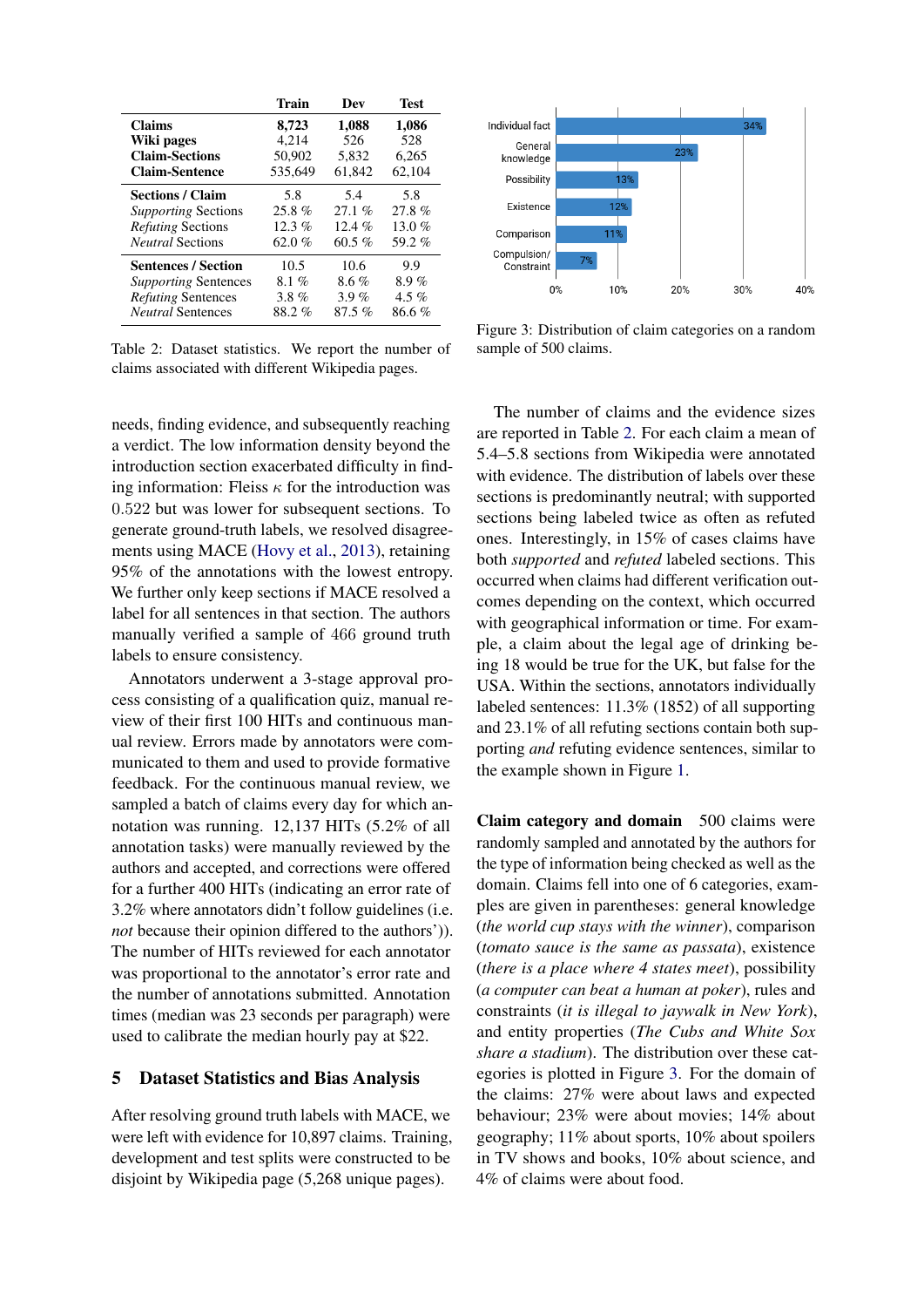### 5.1 Claim-Only Bias

Stance classification and fact verification can be modeled as a classification of a claim given evidence. This task signature is similar to that of Natural Language Inference (NLI) where models are trained to predict whether a hypothesis is entailed by a premise. Manually constructed NLI datasets exhibit biases that allow the label to be accurately predicted using only the hypothesis sentence [\(Gururangan et al.,](#page-10-12) [2018;](#page-10-12) [Poliak et al.,](#page-11-18) [2018\)](#page-11-18). This issue is also known to affect fact-verification [\(Schuster et al.,](#page-11-13) [2019;](#page-11-13) [Thorne and Vlachos,](#page-11-19) [2021\)](#page-11-19) where workers are tasked with modifying the information content of claims. In contrast, the claims in this dataset are derived from questions in response to *real-world* information needs. Our hypothesis is that rewriting the questions into claims will mitigate potential biases from being introduced by annotators subconsciously introducing patterns with high correlation with the veracity label.

Even though the data we collected originated from real-world information needs, there may still be naturally occurring correlations between tokens in the claims and whether the claim was labelled as supported, refuted or neutral by the annotator given evidence. Following [\(Schuster et al.,](#page-11-13) [2019\)](#page-11-13), we measure this phenomenon by computing local mutual information (LMI) [\(Evert,](#page-10-13) [2005\)](#page-10-13) between the veracity label,  $l$ , claim bigrams,  $w$ , with more than 50 occurrences. LMI  $(p(w, l) \cdot \log \frac{p(l|w)}{p(l)})$  is a product of the joint bigram-label probability and point-wise mutual information which highlights *both* frequent and highly correlated bigrams. To better understand how the biases change through the annotation process, we use LMI to identify bigrams with the highest impact on the dataset (in terms of skew or frequency), and report bias towards the supported or refuted class using the entropy of the label distributions.

Our rewriting process maintains the uncertainty of frequent bigrams, such as *the same*, *is the*, *is a* and *there is*. These 4 most-frequent bigrams in BoolQ collectively account for 1/4 of instances in the dataset. Their LMI is high, because they occur frequently rather than providing giveaway cues. Our annotation process introduced an additional label (moving from a binary annotation, to 3-way annotation that also considers the neutral class). This increased the label entropy for these bigrams from 0.99 bits, 0.91 bits, and 0.86 bits (out of a maximum of  $log_2 2 = 1$  bit) to  $> 1.5$  bits for these common bigrams (approaching the theoretical maximum of  $\log_2 3 = 1.58$  bits) maintaining the uncertainty of these common patterns. Our rewriting process, introduced bigrams with high LMI, such as *there is* (which occurs in about 10% of instances) which was a common pattern for supported claims (supported/refuted entropy  $= 0.86$  bits). Most of the high LMI bigrams from BoolQ were retained with no new frequent bigrams with low entropy. In BoolQ, low entropy for bigrams such as *is possible*, *can get* and *has never* was observed and also retained by our rewrites. However, these instances collectively account for less than 2% of the dataset.

Following [\(Poliak et al.,](#page-11-18) [2018\)](#page-11-18), we trained a classifier to predict claim veracity without evidence. Using a BERT classifier, attained 71.7% accuracy for supported/refuted classification (majority baseline is 68.6%). Considering the neutral class, too, models attained 62.2% accuracy (majority baseline is 60.5%). While there are some signals that the model can exploit, predicting veracity without evidence remains a challenging task – especially in comparison to previous datasets where models attain higher accuracies without evidence [\(Thorne](#page-11-19) [and Vlachos,](#page-11-19) [2021,](#page-11-19) Appendix 1).

### 5.2 Positional Bias in Evidence Annotation

Our dataset consists of both, section-level and sentence-level annotations, taken over the entire Wikipedia page. The first (introductory) sections contain 2, 918 neutral, 4, 632 supporting and 2, 345 refuting annotations. This proportion differs from the average dataset proportions in Figure [2](#page-4-0) and are reflected in the high KL divergence in Figure [4b.](#page-6-0) Subsequent sections (shown in Figure [4a\)](#page-6-0) contain diminishing evidence, reflected by a large number of neutrally labeled sections appearing later within the document. KL divergence in the subsequent sections increases as these contain proportionally more neutral annotations.

Considering sentence-level evidence, Figure [4e](#page-6-0) shows the cumulative proportion of claims that can be verified with the first  $k$  sentences of each section. Within the sections, the claims can be verified as supported or refuted using the first sentence in one quarter of cases, whereas in FEVER, the first sentence was evidence in 41% of claims. In both datasets, the first 10 sentences are sufficient to verify approximately 80% of the claims. With the exception of the first sentence of each passage, the proportion of supporting, refuting and neutral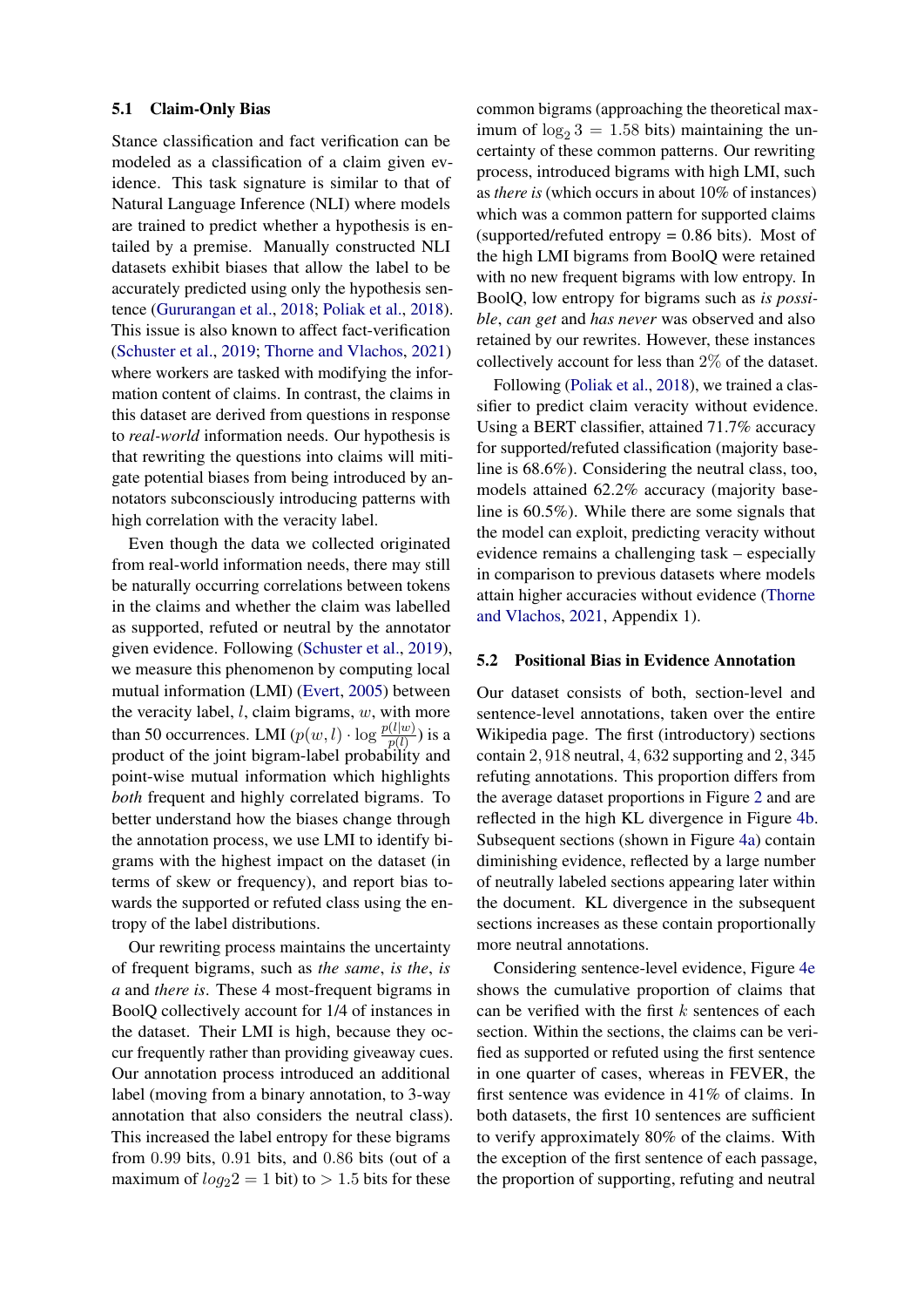<span id="page-6-0"></span>

Figure 4: Top row: section level label distribution and relative entropy. Bottom row: sentence level. KL divergence is computed between the section/sentence label distributions and the dataset average.

labels remains stable for the first 20 sentences (Figure [4c\)](#page-6-0). For sections containing more than 20 sentences, the later sentences contain mostly neutral annotations, resulting in a higher divergence compared to the dataset average (Figure [4d\)](#page-6-0).

# 6 Experiments

Our experiments evaluate two component tasks for fact verification which are captured in our dataset:

**Evidence Extraction (T1):** Given a claim  $c$  and Wikipedia section  $S = \{s_1, \ldots, s_n\}$ , the system selects which sentences  $s_i \in S$  are ground truth evidence:  $E \subseteq S$ . We evaluate this using  $F_1$ .

**Veracity Prediction (T2):** Given a claim c and a Wikipedia section  $S$ , the system predicts the veracity for c given S. STANCE-classification predicts the veracity of c using *all* sentences within S directly and we compare this to using a PIPELINE of extracted evidence  $\hat{E}$  from T1. We report label accuracy and macro F1.

Conditional Scoring of T2 given T1 Similar to FEVER-score [\(Thorne et al.,](#page-11-2) [2018\)](#page-11-2), we require models to correctly predict the evidence and veracity label.The FEVER score optimizes for recall and allows a superset of any of the minimal evidence sets to be submitted. Our dataset, however, contains complete rather than minimal annotations. Furthermore, the recall-only aspect of FEVER can

be easily gamed by systems as it does not penalize returning evidence for neutral instances. We, instead, opt for the point-wise product of the evidence F1 with the accuracy of the veracity label (y), averaged over all instances in the dataset.

### 6.1 Implementation

All our models use the HuggingFace implementation [\(Wolf et al.,](#page-12-0) [2020\)](#page-12-0) of RoBERTa-base [\(Liu et al.,](#page-11-9) [2019\)](#page-11-9). Our code is adapted from the fact checking system VERISCI released by [Wadden et al.](#page-11-3) [\(2020\)](#page-11-3):

Training All models are trained for six epochs with a learning rate of 2e-5 and a batch size of 32. These hyper-parameter choices were found by maximizing the accuracy of T2 on an early version of the dataset. The *evidence extraction model* (T1) is trained to predict either a binary (evidence or not) or 3-way (supporting, refuting or neutral) label over the concatenation of the claim and a single sentence from the Wikipedia section.

For *veracity prediction* (T2), the model is either trained with the entire section S for STANCE or with the evidence sentences  $E \subseteq S$  that constitute the ground truth for PIPELINE. To build resilience to false-positive extracted evidence in the PIPELINE, we randomly sample up to two neutral sentences from the section. Due to the abundance of neutral sections we only sample such neutral evidence sentences from sections without evidence. Our sampling strategy slightly differs to the sam-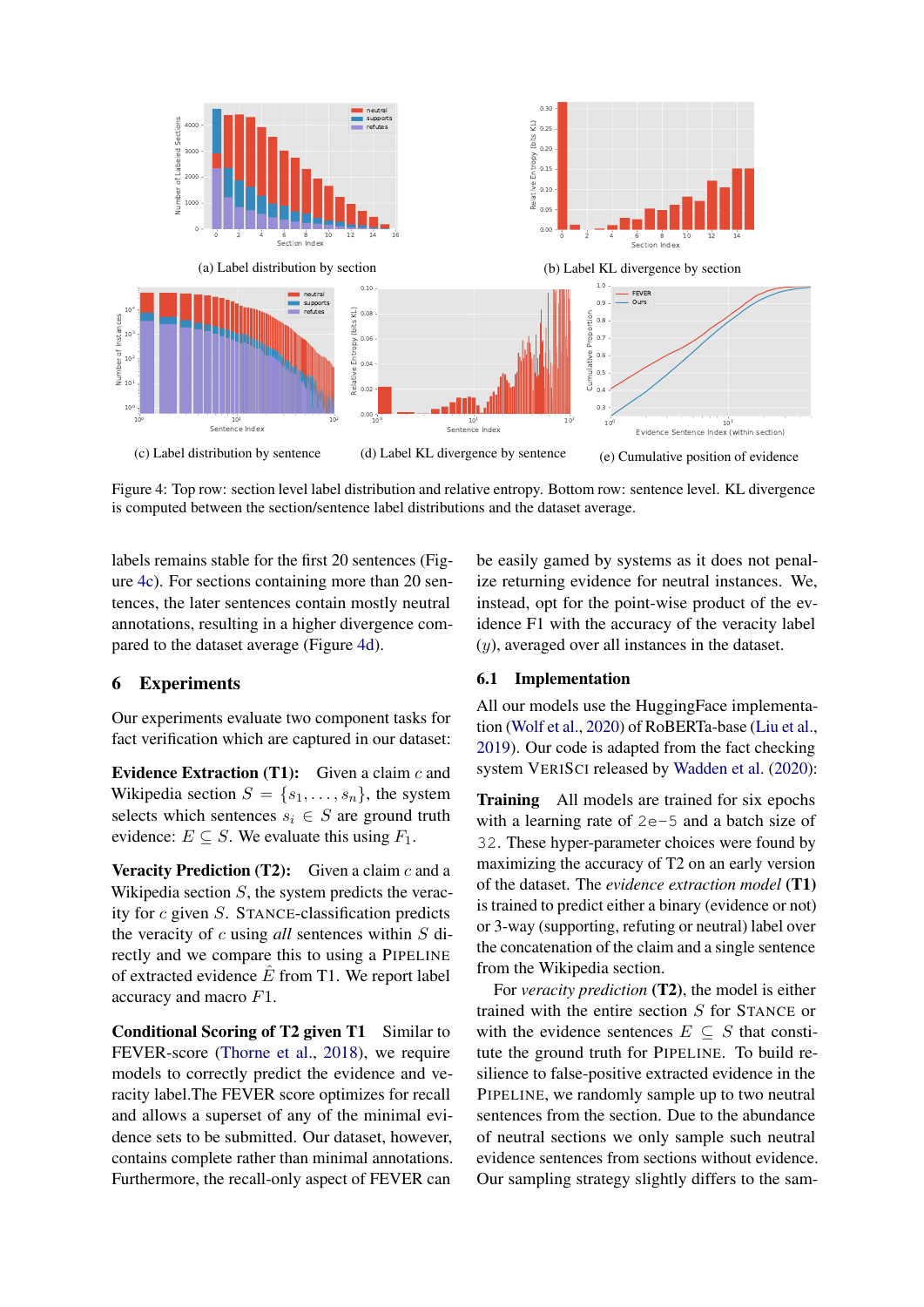<span id="page-7-0"></span>

| <b>Pipeline System</b> |                        | Evidence (T1)   | Veracity (T2)  |                    | <b>Conditional Score (T1+T2)</b> |                    |
|------------------------|------------------------|-----------------|----------------|--------------------|----------------------------------|--------------------|
| <b>Evidence</b>        | <b>Veracity</b>        | <b>F1 Score</b> | Accuracy       | ${\bf F1}_{macro}$ | Accuracy                         | ${\bf F1}_{macro}$ |
| oracle                 | majority               | 100             | 91.0           | 89.4               | 90.7                             | 89.2               |
| oracle                 | classifier             | 100             | $85.4 + 0.5$   | $77.5 \pm 0.6$     | $85.4 + 0.5$                     | $77.5 \pm 0.6$     |
| oracle                 | classifier $\mathbb C$ | $93.2 \pm 0.6$  | $85.4 + 0.5$   | $77.5 \pm 0.6$     | $81.1 \pm 0.5$                   | $75.2 \pm 0.7$     |
| $tf-idf$               | classifier             | 33.8            | $65.9 + 23$    | $57.9 + 1.7$       | $26.8 + 0.3$                     | $27.4 + 0.6$       |
| tf-idf                 | classifier $\mathbb C$ | $36.2 \pm 0.8$  | $65.9 + 2.3$   | $57.9 + 1.7$       | $53.7 + 2.1$                     | $42.9 \pm 1.3$     |
| 3-way                  | majority               | $49.0 + 1.3$    | $70.4 + 0.9$   | $62.2 + 0.9$       | $58.9 + 0.9$                     | $48.3 \pm 0.5$     |
| $3$ -way               | classifier             | $49.0 + 1.3$    | $75.5 + 0.7$   | $65.5 + 1.0$       | $57.9 + 0.6$                     | $48.5 \pm 0.3$     |
| $3$ -way               | classifier $\mathbb C$ | $46.8 + 1.4$    | $75.5 + 0.7$   | $65.5 + 1.0$       | $64.2 + 0.4$                     | $51.8 + 0.6$       |
| binary                 | classifier             | $50.4 \pm 1.5$  | $75.2 \pm 0.5$ | $65.4 + 0.3$       | $57.4 \pm 2.1$                   | $48.6 \pm 0.6$     |
| binary                 | classifier $\mathbb C$ | $48.6 \pm 1.6$  | $75.2 + 0.5$   | $65.4 + 0.3$       | $64.1 + 0.5$                     | $52.2 + 0.4$       |
|                        | <b>STANCE</b>          |                 | $75.0 \pm 0.8$ | $66.0 + 0.8$       |                                  |                    |

Table 3: Comparison of PIPELINE with STANCE models over all tasks. C indicates that the classifier corrects (removes) the selected evidence sentences if neutral was predicted.

pling strategy used in VERISCI [\(Wadden et al.,](#page-11-3) [2020\)](#page-11-3) which samples neutral evidence for all cases.

TF-IDF Evidence Extraction Baseline We select all sentences with a cosine similarity greater or equal to a threshold  $t = 0.2$  as evidences. This threshold was selected by maximizing the  $F_1$  (in increments of 0.1) on the development set.

Pipeline Veracity Prediction For the PIPELINE veracity prediction, the outputs of T1 are used at test time. If no evidence sentence is found, the veracity label defaults to neutral. For the conditional scoring, we evaluate a correction rule (denoted as C) that submits no evidence if the veracity is neutral, to compensate for errors made during evidence extraction. We test a *majority* baseline which does not require an additional classifier using the outputs of the 3-way evidence extraction.

Comparison to FEVER We additionally evaluate how challenging the instances in our dataset are compared to FEVER with both zero-shot and pre-training experiments. To support fair comparison, we avoid leaking information by ensuring that our training split is also disjoint by Wikipedia page from FEVER's development and test splits. All models share the same hyper-parameters. For evidence extraction (T1) using FEVER, we assume each evidence sentence has the same veracity as the claim. FEVER does not provide any neutral evidence: to counter this, we follow [Wadden et al.](#page-11-3) [\(2020\)](#page-11-3) and sample evidence from other claims and set the label to neutral.

## 7 Results

We first report the outcome of evidence extraction (T1), veracity prediction (T2) and the conditional veracity prediction (T1+T2) in Table [3.](#page-7-0) In Section [7.1](#page-8-0) we evaluate the transfer capabilities between our dataset and FEVER. All results report the mean and standard deviation over three independent runs with different random seeds.

Baselines An upper bound using *majority* voting on gold-standard information (*oracle*), outperformed the RoBERTa-based counterpart. Using retrieved evidence, classifiers were more robust to noise than majority voting, reflected in higher scores for T2.

Using TF-IDF for evidence extraction yielded low precision (25.3%) and recall (51.1%), resulting in an  $F_1$  of 33.8%. Poor evidence negatively impacted veracity prediction (T2). This result is similar to that reported by [Thorne et al.](#page-11-2) [\(2018\)](#page-11-2) for sentence selection for FEVER. The reduction in false positives after applying the correction rule  $\mathbb C$ almost doubled the conditional veracity (T1+T2).

Binary vs 3-way Evidence Extraction For both schemes, the downstream accuracy and  $F_1$  on the veracity prediction exhibited no significant difference (unpaired t-test, p=0.42 in accuracy). We observed similar findings with the conditional scoring metric (T1+T2). In 3-way labeling, evidence selection was marginally more precise (57.3%) at the expense of recall (43.0%) compared to binary (precision= $56.4\%$ , recall= $46.2\%$ ). This improved the accuracy on T2 for the neutral class (see Table [4\)](#page-8-1), which is the most-common label.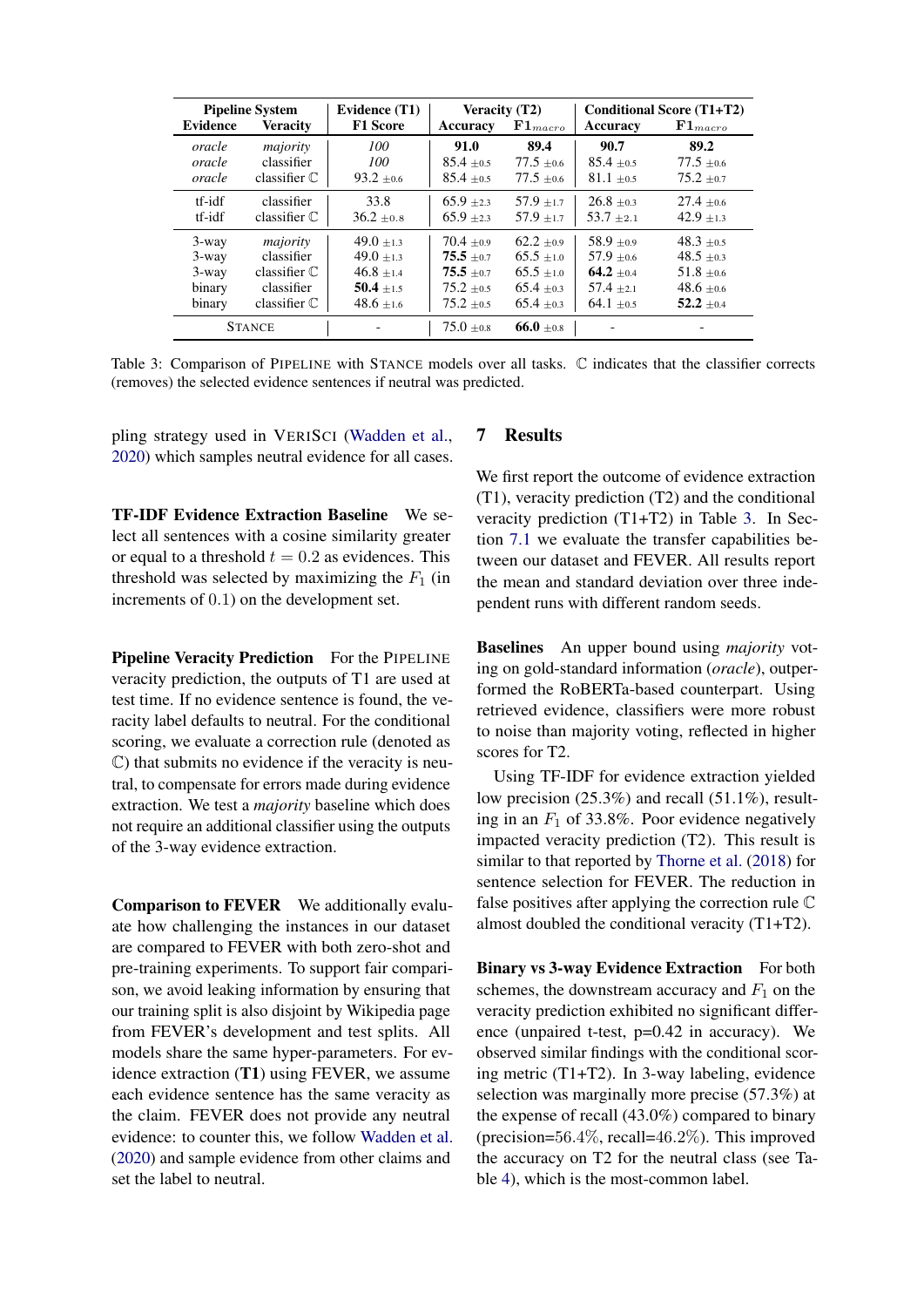<span id="page-8-1"></span>

|                                                       |                | <b>Our Dataset (F1)</b>  |                          |                | <b>FEVER (F1)</b>        |                          |             |
|-------------------------------------------------------|----------------|--------------------------|--------------------------|----------------|--------------------------|--------------------------|-------------|
| Model                                                 | T1             | supporting               | refuting                 | <b>T1</b>      | supporting               | refuting                 | $\Delta$ T1 |
| $3$ -way $^O$                                         | $49.0 \pm 1.3$ | 44.2 $\pm 0.4$           | $28.6 + 2.0$             | $54.8 \pm 1.1$ | 44.3 $\pm$ 1.3           | $36.0 + 4.3$             | $+5.7$      |
| $\$\,3\text{-way}^O$                                  | $47.7 \pm 0.7$ | 41.1 $\pm 0.8$           | $29.2 \pm 0.7$           | $41.5 \pm 1.7$ | $30.1 \pm 1.6$           | $35.3 \pm 0.8$           | $-6.2$      |
| $3$ -way $F > O$                                      | $48.0 \pm 0.7$ | $42.3 \pm 0.9$           | $28.7 + 2.2$             | $63.3 \pm 0.2$ | $55.6 \pm 0.4$           | $55.3 \pm 1.6$           | $+15.2$     |
| $3$ -way $F$                                          | $19.8 + 2.8$   | $19.6 \pm 2.4$           | $6.6 \pm 2.0$            | $75.4 \pm 0.2$ | $73.5 \pm 0.3$           | $66.8 \pm 0.6$           | $-55.6$     |
| $3$ -way <sup><math>O&gt;F</math></sup>               | $25.5 \pm 1.3$ | $24.8 \pm 0.6$           | $11.4 \pm 2.0$           | $75.7 \pm 0.5$ | $73.2 \pm 0.2$           | $67.3 \pm 0.1$           | $-50.2$     |
| $\text{binary}^O$                                     | $50.4 \pm 1.5$ | $\overline{\phantom{a}}$ | $\sim$                   | $53.5 \pm 6.1$ | $\overline{\phantom{a}}$ | $\overline{\phantom{a}}$ | $+3.1$      |
| $\mathbb S$ binary <sup><math>\mathcal O</math></sup> | $48.5 + 1.2$   |                          | $\sim$                   | $41.0 \pm 0.4$ | $\blacksquare$           | $\blacksquare$           | $-7.5$      |
| $\text{binary}^{F>O}$                                 | $51.0 \pm 1.2$ | $\blacksquare$           | $\equiv$                 | $62.3 \pm 2.1$ | $\overline{\phantom{a}}$ | $\equiv$                 | $+11.4$     |
| $\text{binary}^F$                                     | $23.7 \pm 1.9$ |                          | $\sim$                   | $75.7 \pm 0.2$ |                          | $\equiv$                 | $-52.0$     |
| binary $O>F$                                          | $25.8 + 3.8$   |                          | $\overline{\phantom{a}}$ | $75.3 \pm 0.5$ |                          | $-$                      | $-49.6$     |

Table 4: Evidence Extraction (T1) on our dataset and FEVER.  $O$  or  $F$  indicate that the model was trained on our dataset or FEVER.  $F > O$  indicates that the model was finetuned on FEVER before finetuning on our dataset.  $\Delta$  T1 shows the difference in F1 (T1) between the performance on the fine–tuned dataset vs. the other respectively. We down-sample the number of neutral sentences for models marked with S.

Stance vs Pipeline There was no significant difference on T2 using either method for accuracy (unpaired t-test, p=0.36), or considering macro  $F_1$ (unpaired t-test,  $p=0.54$ ). The correction rule  $\mathbb C$ was helpful in all cases for  $(T1+T2)$ , increasing the conditional accuracy by 6% which was significant  $(p<0.01)$ . With C, performance on T1 was harmed by removing evidence for claims incorrectly predicted as neutral. Applying C will also prevent a model from reaching a perfect score on T1 as 10.3% of neutral sections contain partially supporting/refuting sentences.

# <span id="page-8-0"></span>7.1 Transfer to/from FEVER

# 7.1.1 Evidence Extraction

Pre-training We a pre-trained a RoBERTa classifier on FEVER before fine-tuning on our dataset (indicated by  $F > O$  in Table [4\)](#page-8-1) and vice-versa. In both cases, the improvements gained by pre-training are marginal. Pre-training on FEVER for binary evidence selection yielded the highest evidence F1 score on our dataset. When pre-training using our dataset before FEVER, 3-way evidence extraction yielded higher evidence F1 on FEVER.

We observe that information gained from pretraining on our dataset is almost entirely lost after fine-tuning on FEVER, performing only 5.7 (3 way) or 2.1 (binary) points better than its counterpart without pre-training. Models pretrained on FEVER and fine-tuned on our dataset, however, preserved much the the learned information and outperformed their counterparts without pretraining by a large margin.

Zero Shot Models trained only on our dataset performed better on FEVER than on our dataset without ever seeing a single FEVER sample, suggesting that our dataset captures many of challenges within FEVER. This trend is reversed when only training on FEVER. The average recall for refuting sentences was of 3.6% indicating that FEVER captures different patterns to our data.

Down-sampling To lower the impact of neutral evidence, we down-sampled the number of neutral sentences during training,<sup>[3](#page-8-2)</sup> indicated by S. Downsampling resulted in a slight decrease in  $F_1$ , trading recall for precision. The 3-way model reached on average 57.3 / 43.0 and 34.9/75.4 in precision/recall without and with sampling respectively, the binary model 56.4/46.2 and 36.6/72.4.

# 7.1.2 Veracity Prediction

We show the conditional performance (T1+T2) of models including pre-training on FEVER in Table [5.](#page-9-0) Since FEVER only provides evidence containing documents, our task definition is not applicable for evaluations on FEVER.

The PIPELINE using binary evidence extraction that is fully pre-trained on FEVER reached the overall best performance. Independent from the evidence extraction, all veracity models benefited from pre-training for the detection of refuted claims, which constitutes the least frequent class in our dataset. The S models performed slightly worse for the evidence extraction (see Table [4\)](#page-8-1) as

<span id="page-8-2"></span> $3$ We limit the number of neutral sentences to either the number of supporting sentences, that constitute the majority of evidence sentence labels (for 3-way), or evidence sentences (for binary).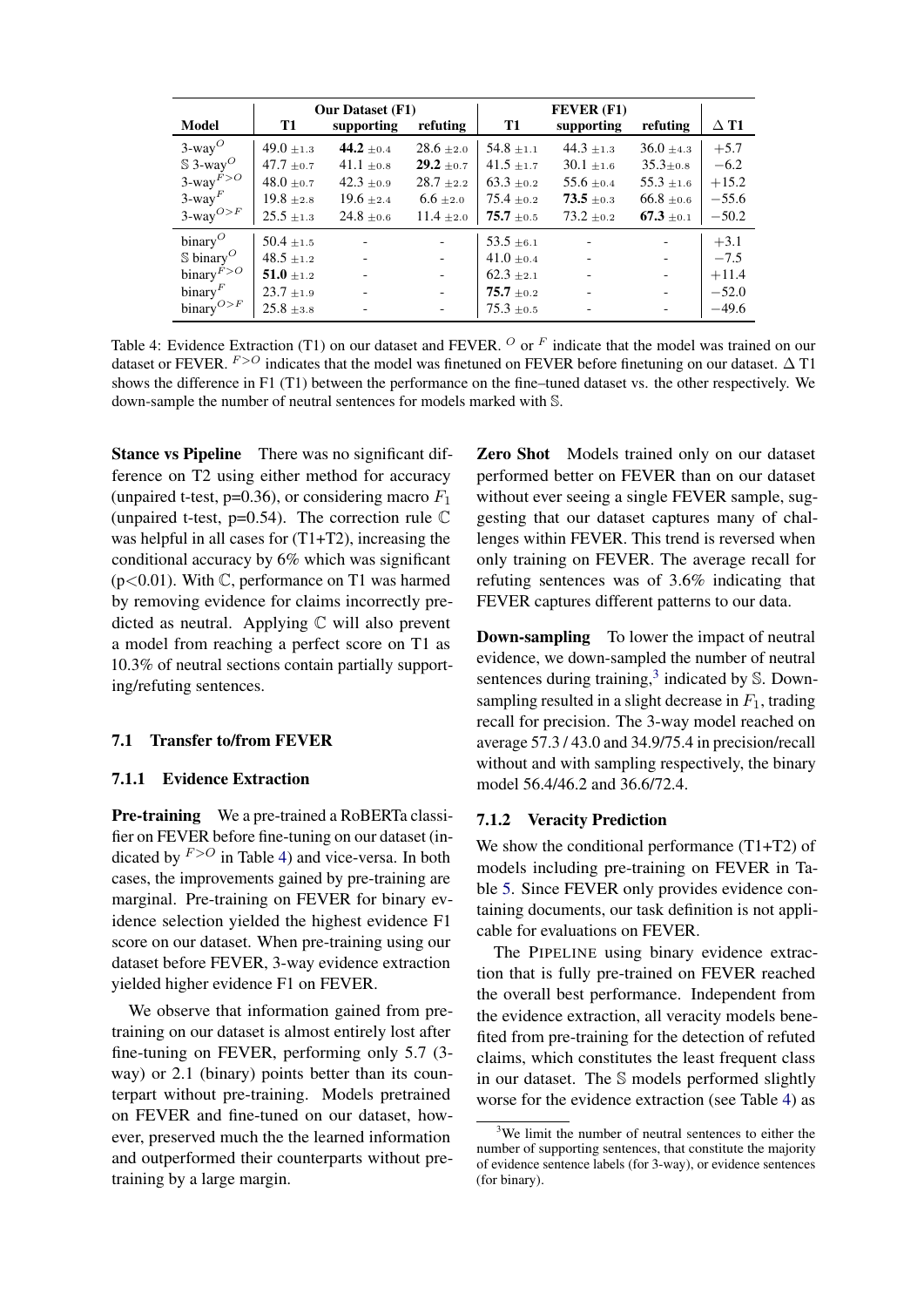<span id="page-9-0"></span>

| <b>System</b>                                         |                                                       | Weighted       |                | <b>Weighted F1</b> |                |                               |
|-------------------------------------------------------|-------------------------------------------------------|----------------|----------------|--------------------|----------------|-------------------------------|
| <b>Evidence</b>                                       | <b>Veracity</b>                                       | Acc.           | $F1_{macro}$   | supporting         | refuting       | neutral                       |
| oracle                                                | classifier <sup><math>O \mathbb{C}</math></sup>       | $81.1 \pm 0.5$ | $75.2 \pm 0.7$ | $78.7 \pm 1.1$     | $60.7 \pm 1.5$ | $86.3 \pm 0.3$                |
| oracle                                                | classifier $F>O$ $\mathbb{C}$                         | 81.2 $\pm 0.6$ | $75.6 \pm 0.6$ | $78.0 \pm 1.9$     | $62.2 \pm 1.9$ | $86.7{\scriptstyle~ \pm 0.1}$ |
| $3$ -way <sup><math>O</math></sup>                    | classifier <sup><math>O \mathbb{C}</math></sup>       | 64.2 $\pm$ 0.4 | $51.8 \pm 0.6$ | $46.6 \pm 1.4$     | $31.8 + 0.4$   | $76.9 + 0.3$                  |
| $\mathbb S$ 3-way <sup>O</sup>                        | classifier <sup><math>O \mathbb{C}</math></sup>       | $58.8 \pm 1.2$ | $50.3 \pm 0.6$ | $45.6 \pm 1.2$     | $31.1 \pm 0.1$ | $74.2 \pm 1.1$                |
| $3$ -way <sup>O</sup>                                 | classifier $F>O$ $\mathbb{C}$                         | $63.7 \pm 0.4$ | $51.8 \pm 0.8$ | $45.8 \pm 1.3$     | $33.0 \pm 1.4$ | $76.7 \pm 0.5$                |
| $3$ -way $F > O$                                      | classifier $F>O$ $\mathbb{C}$                         | $63.2 \pm 0.6$ | $51.2 \pm 1.0$ | $44.9 \pm 1.4$     | $32.2 + 1.5$   | $76.5 \pm 0.2$                |
| $\binom{1}{1}$                                        | classifier <sup><math>O \mathbb{C}</math></sup>       | $64.1 \pm 0.5$ | $52.2 \pm 0.4$ | 47.5 $\pm$ 0.3     | $32.3 + 1.4$   | $76.9 \pm 0.2$                |
| $\mathbb S$ binary <sup><math>\mathcal O</math></sup> | classifier <sup><math>O \mathbb{C}</math></sup>       | $59.9 \pm 0.4$ | $50.8 \pm 0.2$ | $46.0 \pm 0.9$     | $31.2 \pm 0.3$ | $75.2 \pm 0.4$                |
| $\binom{1}{1}$                                        | classifier <sup><math>F&gt;O</math></sup> $\mathbb C$ | $63.6 \pm 0.6$ | $52.2 \pm 0.2$ | $47.0 \pm 0.7$     | $33.1 \pm 0.4$ | $76.6 \pm 0.1$                |
| $\text{binary}^{F>O}$                                 | classifier $F>O$ $\mathbb{C}$                         | $63.8 \pm 0.6$ | 52.6 $\pm$ 0.4 | $47.4 \pm 0.2$     | $33.5 + 1.1$   | $77.0 \pm 0.4$                |

Table 5: Veracity Prediction on our dataset with pre-training on FEVER.

their counterparts without down-sampling. In line with the observations in Table [3,](#page-7-0) a higher recall (at the cost of precision) rather hurt the (conditional) veracity prediction, even when applying the C rule.

# 8 Error Analysis

We analyse the confusion of the veracity prediction component (T2) for PIPELINE systems under different evidence conditions. We first consider the effect of the retriever: under ideal conditions (oracle), binary classification (evidence or not), and 3-way classification (supports, refutes, neutral) and report breakdowns when evidence consists of sentences with all one label (denoted S or R for supported or refuted) and with sentences with mixed labels (denoted S+R). For this breakdown by gold evidence type (denoted Gold Ev. in Table [6\)](#page-9-1), the number of labeled sections for S+R is 209 (for both gold veracity labels), 1,528 for S and 607 for R.

The label confusion for the test set predictions are reported in Table [6.](#page-9-1) For refuted claims, the model was less accurate. Mixed evidence (S+R) induces the greatest number of errors, and is most prevalent when using oracle evidence. The ratio of predicting the wrong label on sections with mixed evidence is more than two times higher sections with evidence of the same label. This issue was less apparent when using retrieved evidence due to the noise induced by the retrieval system. These results indicate that (a) models are indeed sensitive to the provided evidence during veracity prediction, yet (b) in many cases struggle to aggregate evidence with mixed stances to a correct veracity label.

# 9 Conclusions

We present a novel large-scale dataset for fact verification on claims arising from real-world infor-

<span id="page-9-1"></span>

|                                    |          | Claim predicted as                   |                |                |  |  |
|------------------------------------|----------|--------------------------------------|----------------|----------------|--|--|
| <b>Retrieval</b>                   | Gold Ev. | Supported                            | <b>Refuted</b> | <b>Neutral</b> |  |  |
|                                    |          | <b>Gold Veracity Label SUPPORTED</b> |                |                |  |  |
| oracle                             | S        | 76.4 %                               | $9.7\%$        | 13.9 $%$       |  |  |
| oracle                             | $S+R$    | 60.8%                                | 33.0 $%$       | 6.2%           |  |  |
| $3$ -way                           | S        | 61.1%                                | 7.8%           | 30.6 $%$       |  |  |
| $3$ -way                           | $S+R$    | $45.3\%$                             | $25.2\%$       | $29.5\%$       |  |  |
| binary                             | S        | $62.5\%$                             | 8.8%           | 28.7%          |  |  |
| binary                             | $S+R$    | 49.0%                                | 25.4%          | $25.7\%$       |  |  |
| <b>Gold Veracity Label REFUTED</b> |          |                                      |                |                |  |  |
| oracle                             | R        | $15.7\%$                             | 59.4%          | 24.9%          |  |  |
| oracle                             | $S+R$    | $40.7\%$                             | 52.6%          | 6.7%           |  |  |
| $3$ -way                           | R        | 12.1 $%$                             | $41.7\%$       | $46.2\%$       |  |  |
| $3$ -way                           | $S+R$    | $28.2\%$                             | $35.6\%$       | 36.2%          |  |  |
| binary                             | R        | 13.4 $%$                             | 42.4%          | $44.2\%$       |  |  |
| binary                             | $S+R$    | $29.7\%$                             | 38.6 %         | 31.7 $%$       |  |  |

Table 6: Label confusion for veracity prediction task (T2) over sections over different conditions for retrieved sentences.

mation needs by rewriting users' search engine queries and annotating evidence. This construction method addressed limitations from previous work by mitigating the risk of introducing linguistic biases – decoupling the claim generation procedure from the evidence. Annotating evidence is inherently challenging and we found this problem was exacerbated for our claims, which by nature were under-specified and annotated against Wikipedia sections with low information density. These challenges were further highlighted when evaluating transfer learning from models trained on FEVER [\(Thorne et al.,](#page-11-2) [2018\)](#page-11-2), which had nearly zero recall for refuting evidence for our task.

Our dataset contains both sentence-level and section-level evidence annotations from entire Wikipedia articles and allows direct comparison between stance classification and a pipeline of evidence extraction followed by veracity classifica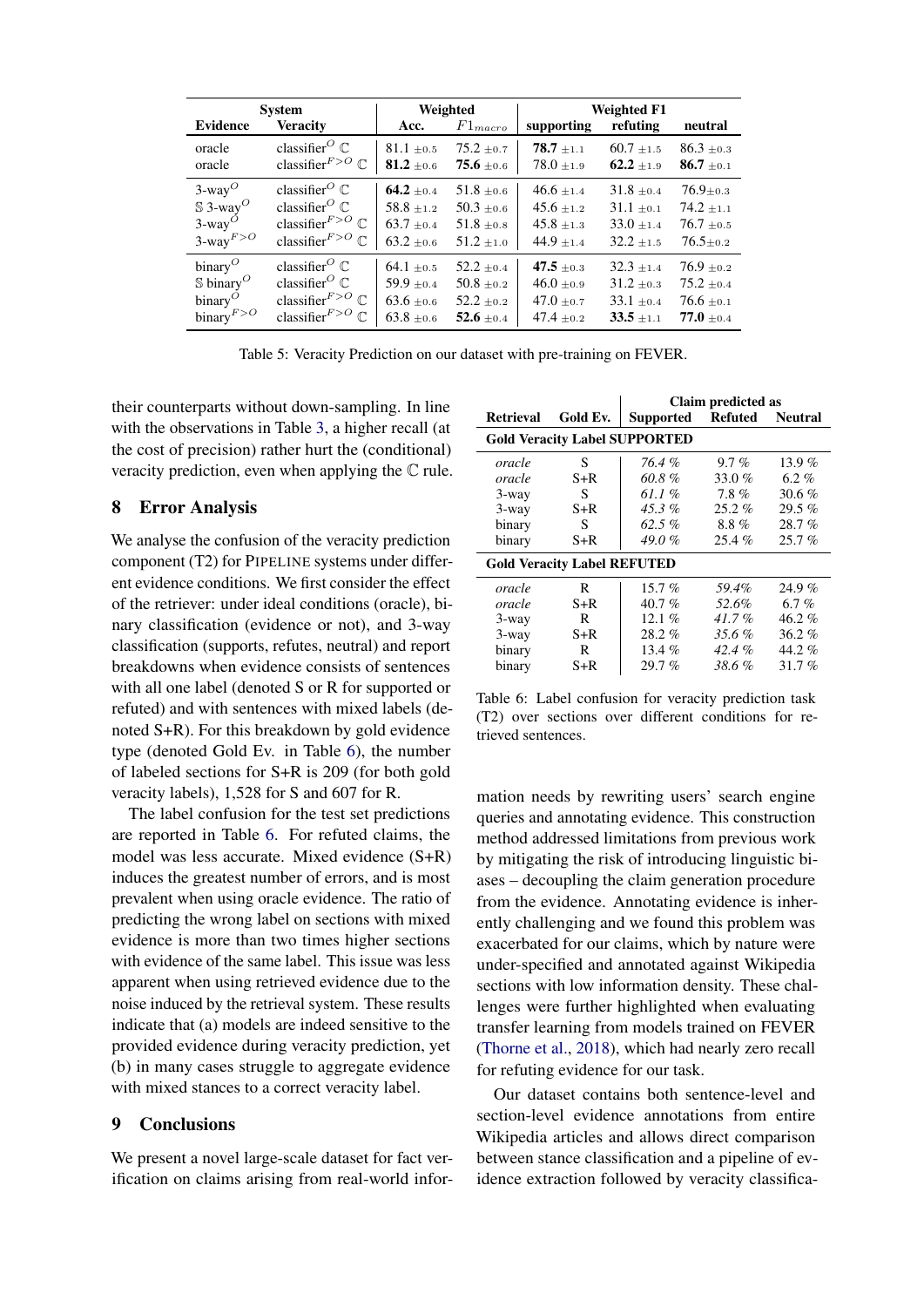tion. Extracting evidence provides a mechanism to explain the veracity decision to an end user, summarizing the key rationale, and could further support human fact-checkers in this time-consuming task. In a direct comparison between these two approaches, we found no significant difference in accuracy – indicating that label accuracy may be maintained while returning a usable rationale.

We hope that the resources we release with this paper inspire further progress in verification for more complex topics and enable better understanding of how to reason over topics that real-world users have a need to find information for.

# Acknowledgements

This work was supported through a gift from Google as well as the donation of cloud compute credits. The authors wish to thank Dipanjan Das for his advice and support. Conditional scoring with F1 arose from an idea during a conversation with Jonty Page. James Thorne is supported by an Amazon Alexa Graduate Research Fellowship. Max Glockner is supported by the German Federal Ministry of Education and Research and the Hessian Ministry of Higher Education, Research, Science and the Arts within their joint support of the National Research Center for Applied Cybersecurity ATHENE. Gisela Vallejo is supported by the German Research Foundation within the project "Open Argument Mining" (GU 798/25-1), associated with the Priority Program "Robust Argumentation Machines (RATIO)" (SPP-1999). Andreas Vlachos is supported by the ERC grant AVeriTeC.

# References

- <span id="page-10-2"></span>Isabelle Augenstein, Christina Lioma, Dongsheng Wang, Lucas Chaves Lima, Casper Hansen, Christian Hansen, and Jakob Grue Simonsen. 2019. [MultiFC: A Real-World Multi-Domain Dataset for](http://arxiv.org/abs/1909.03242) [Evidence-Based Fact Checking of Claims.](http://arxiv.org/abs/1909.03242) In *Proceedings of EMNLP-IJCNLP*, Hong Kong, China. Association for Computational Linguistics.
- <span id="page-10-0"></span>Ramy Baly, Mitra Mohtarami, James Glass, Lluis Marquez, Alessandro Moschitti, and Preslav Nakov. 2018. [Integrating Stance Detection and Fact Check](http://arxiv.org/abs/1804.08012)[ing in a Unified Corpus.](http://arxiv.org/abs/1804.08012)
- <span id="page-10-1"></span>Sihao Chen, Daniel Khashabi, Wenpeng Yin, Chris Callison-Burch, and Dan Roth. 2019. [Seeing things](https://doi.org/10.18653/v1/n19-1053) [from a different angle: Discovering diverse perspec](https://doi.org/10.18653/v1/n19-1053)[tives about claims.](https://doi.org/10.18653/v1/n19-1053) *NAACL HLT 2019 - 2019 Conference of the North American Chapter of the Association for Computational Linguistics: Human Lan-*

*guage Technologies - Proceedings of the Conference*,  $1:542 - 557$ .

- <span id="page-10-4"></span>Wenhu Chen, Hongmin Wang, Jianshu Chen, Yunkai Zhang, Hong Wang, Shiyang Li, Xiyou Zhou, and William Yang Wang. 2020. [TabFact: A Large-scale](http://arxiv.org/abs/1909.02164) [Dataset for Table-based Fact Verification.](http://arxiv.org/abs/1909.02164) In *ICLR*, pages 1–14.
- <span id="page-10-7"></span>Christopher Clark, Kenton Lee, Ming-Wei Chang, Tom Kwiatkowski, Michael Collins, and Kristina Toutanova. 2019. [BoolQ: Exploring the Surprising](http://arxiv.org/abs/1905.10044) [Difficulty of Natural Yes/No Questions.](http://arxiv.org/abs/1905.10044) In *Proceedings of NAACL-HLT*, Minneapolis, Minnesota. ACL.
- <span id="page-10-8"></span>Ido Dagan, Bill Dolan, Bernardo Magnini, and Dan Roth. 2009. [Recognizing textual entailment: Ratio](https://doi.org/10.1017/S1351324909990209)[nal, evaluation and approaches.](https://doi.org/10.1017/S1351324909990209) *Natural Language Engineering*, 15(4):i–xvii.
- <span id="page-10-10"></span>Nicola De Cao, Gautier Izacard, Sebastian Riedel, and Fabio Petroni. 2020. [Autoregressive Entity Re](http://arxiv.org/abs/2010.00904)[trieval.](http://arxiv.org/abs/2010.00904) pages 1–18.
- <span id="page-10-6"></span>Leon Derczynski, Kalina Bontcheva, Maria Liakata, Rob Procter, Geraldine Wong Sak Hoi, and Arkaitz Zubiaga. 2017. [SemEval-2017 Task 8: RumourEval:](http://arxiv.org/abs/1704.05972) [Determining rumour veracity and support for ru](http://arxiv.org/abs/1704.05972)[mours.](http://arxiv.org/abs/1704.05972)
- <span id="page-10-5"></span>Thomas Diggelmann, Jordan Boyd-Graber, Jannis Bulian, Massimiliano Ciaramita, and Markus Leippold. 2020. [CLIMATE-FEVER: A Dataset for Verifica](https://arxiv.org/abs/2012.00614)[tion of Real-World Climate Claims.](https://arxiv.org/abs/2012.00614) *arXiv preprint arXiv:2012.00614*.
- <span id="page-10-13"></span>Stefan Evert. 2005. The Statistics of Word Cooccurrences Word Pairs and Collocations. (August 2004).
- <span id="page-10-9"></span>William Ferreira and Andreas Vlachos. 2016. [Emer](https://doi.org/10.18653/v1/N16-1138)[gent : a novel data-set for stance classification.](https://doi.org/10.18653/v1/N16-1138) *Naacl2016*, (1):1163–1168.
- <span id="page-10-11"></span>Mor Geva, Yoav Goldberg, and Jonathan Berant. 2019. Are We Modeling the Task or the Annotator? An Investigation of Annotator Bias in Natural Language Understanding Datasets. In *Proceedings of the 2019 Conference on Empirical Methods in Natural Language Processing and the 9th International Joint Conference on Natural Language Processing (EMNLP-IJCNLP)*, pages 1161–1166, Hong Kong, China. Association for Computational Linguistics.
- <span id="page-10-12"></span>Suchin Gururangan, Swabha Swayamdipta, Omer Levy, Roy Schwartz, Samuel R Bowman, and Noah A Smith. 2018. [Annotation Artifacts in Nat](https://doi.org/10.18653/v1/N18-2017)[ural Language Inference Data.](https://doi.org/10.18653/v1/N18-2017)
- <span id="page-10-3"></span>Andreas Hanselowski, Christian Stab, Claudia Schulz, Zile Li, and Iryna Gurevych. 2019. [A Richly An](https://doi.org/10.18653/v1/K19-1046)[notated Corpus for Different Tasks in Automated](https://doi.org/10.18653/v1/K19-1046) [Fact-Checking.](https://doi.org/10.18653/v1/K19-1046) In *Proceedings of the 23rd Conference on Computational Natural Language Learning (CoNLL)*, 2014, pages 493–503, Hong Kong, China. Association for Computational Linguistics.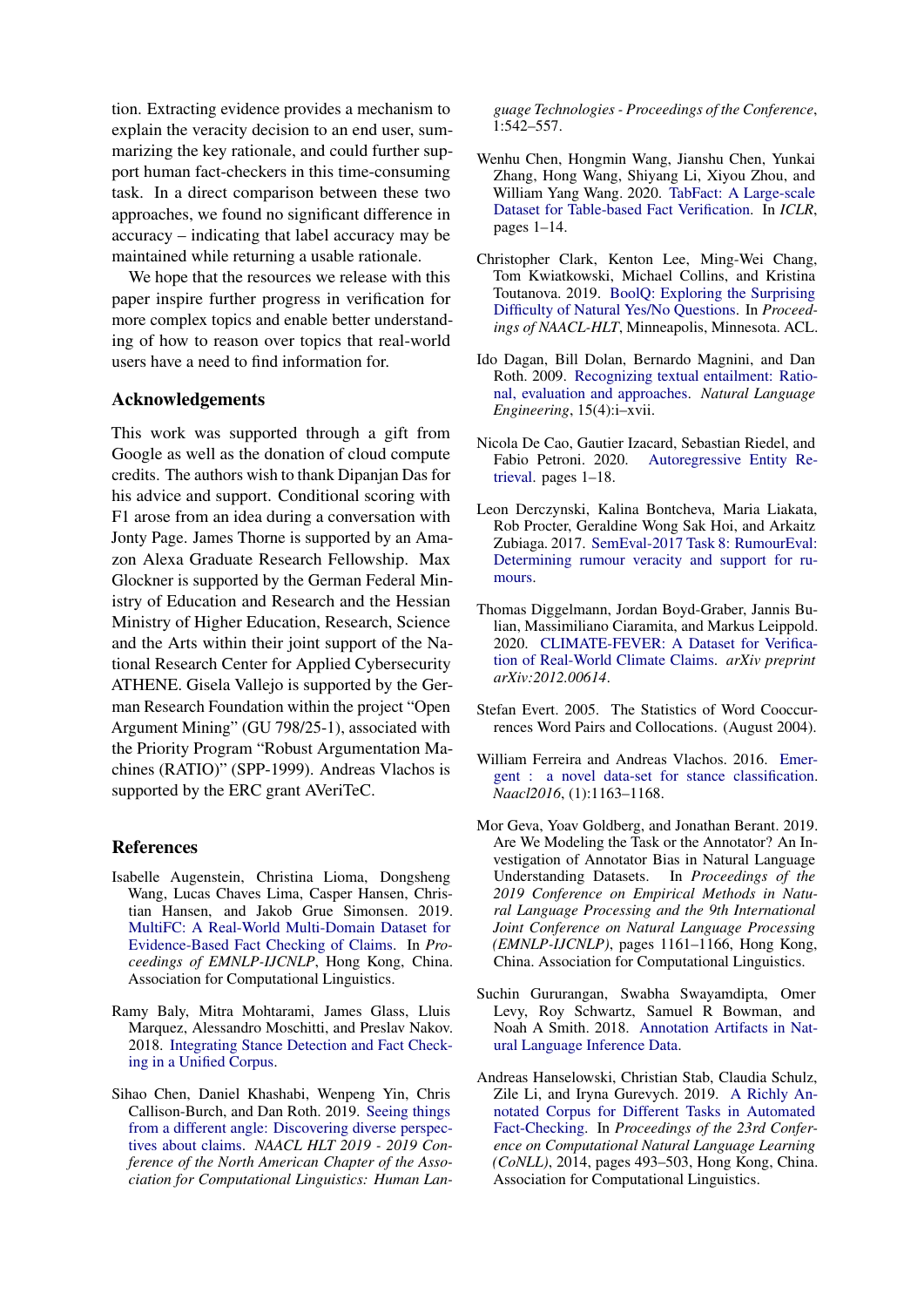- <span id="page-11-8"></span>Dirk Hovy, Taylor Berg-Kirkpatrick, Ashish Vaswani, and Eduard Hovy. 2013. [Learning Whom to Trust](https://www.aclweb.org/anthology/N13-1132) [with MACE.](https://www.aclweb.org/anthology/N13-1132) In *Proceedings of the 2013 Conference of the North American Chapter of the Association for Computational Linguistics: Human Language Technologies*, pages 1120–1130, Atlanta, Georgia. Association for Computational Linguistics.
- <span id="page-11-1"></span>Georgi Karadzhov, Preslav Nakov, Lluís Màrquez, Alberto Barrón-Cedeño, and Ivan Koychev. 2017. [Fully automated fact checking using external](https://doi.org/10.26615/978-954-452-049-6-046) [sources.](https://doi.org/10.26615/978-954-452-049-6-046) In *International Conference Recent Advances in Natural Language Processing, RANLP*, pages 344–353.
- <span id="page-11-7"></span>Tom Kwiatkowski, Jennimaria Palomaki, Olivia Redfield, Michael Collins, Ankur Parikh, Chris Alberti, Danielle Epstein, Illia Polosukhin, Jacob Devlin, Kenton Lee, Kristina Toutanova, Llion Jones, Matthew Kelcey, Ming-Wei Chang, Andrew M Dai, Jakob Uszkoreit, Quoc Le, and Slav Petrov. 2019. [Natural Questions: A Benchmark for Question An](https://doi.org/10.1162/tacl{_}a{_}00276)[swering Research.](https://doi.org/10.1162/tacl{_}a{_}00276) *Transactions of the Association for Computational Linguistics*, 7:453–466.
- <span id="page-11-15"></span>Patrick Lewis, Pontus Stenetorp, and Sebastian Riedel. 2021. Question and answer test-train overlap in open-domain question answering datasets.
- <span id="page-11-9"></span>Yinhan Liu, Myle Ott, Naman Goyal, Jingfei Du, Mandar Joshi, Danqi Chen, Omer Levy, Mike Lewis, Luke Zettlemoyer, and Veselin Stoyanov. 2019. [RoBERTa: A Robustly Optimized BERT Pretrain](http://arxiv.org/abs/1907.11692)[ing Approach.](http://arxiv.org/abs/1907.11692)
- <span id="page-11-17"></span>Yixin Nie, Xiang Zhou, and Mohit Bansal. 2020. [What](https://doi.org/10.18653/v1/2020.emnlp-main.734) [can we learn from collective human opinions on nat](https://doi.org/10.18653/v1/2020.emnlp-main.734)[ural language inference data?](https://doi.org/10.18653/v1/2020.emnlp-main.734) In *Proceedings of the 2020 Conference on Empirical Methods in Natural Language Processing (EMNLP)*, pages 9131–9143, Online. Association for Computational Linguistics.
- <span id="page-11-16"></span>Ellie Pavlick and Tom Kwiatkowski. 2019. [Inherent](https://doi.org/10.1162/tacl_a_00293) [disagreements in human textual inferences.](https://doi.org/10.1162/tacl_a_00293) *Transactions of the Association for Computational Linguistics*, 7:677–694.
- <span id="page-11-14"></span>Fabio Petroni, Aleksandra Piktus, Angela Fan, Patrick Lewis, Majid Yazdani, Nicola De Cao, James Thorne, Yacine Jernite, Vassilis Plachouras, Tim Rocktäschel, and Sebastian Riedel. 2020. [KILT:](http://arxiv.org/abs/2009.02252) [a Benchmark for Knowledge Intensive Language](http://arxiv.org/abs/2009.02252) [Tasks.](http://arxiv.org/abs/2009.02252)
- <span id="page-11-18"></span>Adam Poliak, Aparajita Haldar, Rachel Rudinger, J. Edward Hu, Ellie Pavlick, Aaron Steven White, and Benjamin Van Durme. 2018. [Collecting Diverse](http://arxiv.org/abs/1804.08207) [Natural Language Inference Problems for Sentence](http://arxiv.org/abs/1804.08207) [Representation Evaluation.](http://arxiv.org/abs/1804.08207) pages 67–81.
- <span id="page-11-12"></span>Hannah Rashkin, Eunsol Choi, Jin Yea Jang, Svitlana Volkova, and Yejin Choi. 2017. Truth of Varying Shades : Analyzing Language in Fake News and Political Fact-Checking. pages 2921–2927.
- <span id="page-11-4"></span>Tal Schuster, Adam Fisch, and Regina Barzilay. 2021. [Get your vitamin c! robust fact verification with con](https://arxiv.org/abs/2103.08541)[trastive evidence.](https://arxiv.org/abs/2103.08541) In *NAACL 2021*.
- <span id="page-11-10"></span>Tal Schuster, Roei Schuster, Darsh J. Shah, and Regina Barzilay. 2020. [The limitations of stylometry for de](https://doi.org/10.1162/coli_a_00380)[tecting machine-generated fake news.](https://doi.org/10.1162/coli_a_00380) *Comput. Linguist.*, 46(2):499–510.
- <span id="page-11-13"></span>Tal Schuster, Darsh J Shah, Yun Jie Serene Yeo, Daniel Filizzola, Enrico Santus, and Regina Barzilay. 2019. [Towards Debiasing Fact Verification Models.](http://arxiv.org/abs/1908.05267) In *Proceedings of EMNLP-IJCNLP*, Hong Kong, China.
- <span id="page-11-6"></span>James Thorne and Andreas Vlachos. 2018. [Automated](http://aclweb.org/anthology/C18-1283) [Fact Checking: Task formulations, methods and fu](http://aclweb.org/anthology/C18-1283)[ture directions.](http://aclweb.org/anthology/C18-1283) In *Proceedings of the 27th International Conference on Computational Linguistics*, pages 3346–3359, Santa Fe, New Mexico, USA. Association for Computational Linguistics.
- <span id="page-11-19"></span>James Thorne and Andreas Vlachos. 2021. [Elastic](http://arxiv.org/abs/2004.14366) [weight consolidation for better bias innoculation.](http://arxiv.org/abs/2004.14366) In *16th conference of the European Chapter of the Association for Computational Linguistics (EACL)*, Online. Association for Computational Linguistics.
- <span id="page-11-2"></span>James Thorne, Andreas Vlachos, Christos<br>Christodoulopoulos, and Arpit Mittal. 2018. and Arpit Mittal. 2018. [FEVER: a large-scale dataset for Fact Extraction](http://aclweb.org/anthology/N18-1074) [and VERification.](http://aclweb.org/anthology/N18-1074) In *Proceedings of the 2018 Conference of the North American Chapter of the Association for Computational Linguistics: Human Language Technologies, Volume 1 (Long Papers)*, pages 809–819, New Orleans, Louisiana. Association for Computational Linguistics.
- <span id="page-11-5"></span>Andreas Vlachos and Sebastian Riedel. 2014. [Fact](https://www.aclweb.org/anthology/W14-2508) [Checking: Task Definition and dataset construction.](https://www.aclweb.org/anthology/W14-2508) In *Proceedings of the ACL 2014 Workshop on Language Technologies and Computational Social Science*, pages 18–22, Baltimore, MD, USA. Association for Computational Linguistics.
- <span id="page-11-3"></span>David Wadden, Shanchuan Lin, Kyle Lo, Lucy Lu Wang, Madeleine van Zuylen, Arman Cohan, and Hannaneh Hajishirzi. 2020. [Fact or Fiction: Verify](https://doi.org/10.18653/v1/2020.emnlp-main.609)[ing Scientific Claims.](https://doi.org/10.18653/v1/2020.emnlp-main.609) In *Proceedings of the 2020 Conference on Empirical Methods in Natural Language Processing (EMNLP)*, pages 7534–7550, Online. Association for Computational Linguistics.
- <span id="page-11-0"></span>Shuohang Wang, Mo Yu, Jing Jiang, Wei Zhang, Xiaoxiao Guo, Shiyu Chang, Zhiguo Wang, Tim Klinger, Gerald Tesauro, and Murray Campbell. 2017. [Evi](http://arxiv.org/abs/1711.05116)[dence Aggregation for Answer Re-Ranking in Open-](http://arxiv.org/abs/1711.05116)[Domain Question Answering.](http://arxiv.org/abs/1711.05116) 1:1–13.
- <span id="page-11-11"></span>William Yang Wang. 2017. ["Liar, Liar Pants on Fire":](https://doi.org/10.18653/v1/P17-2067) [A New Benchmark Dataset for Fake News Detection.](https://doi.org/10.18653/v1/P17-2067) In *Proceedings of the 55th Annual Meeting of the Association for Computational Linguistics (Volume 2: Short Papers)*, pages 422–426.